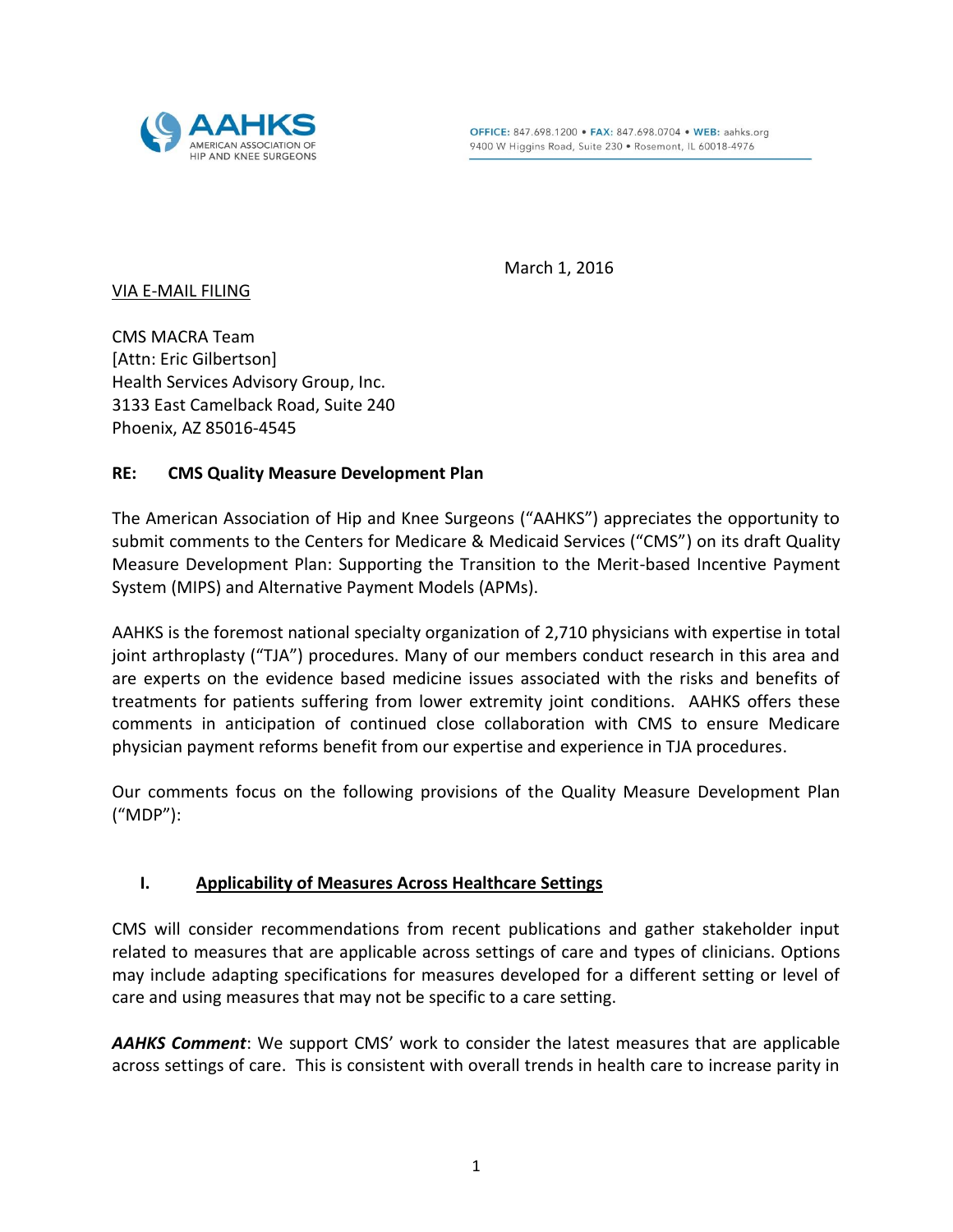treatment and reimbursements, where appropriate, across various care settings. Such measures are increasingly applicable to bundled payments offered by public and private payers.

However, measures implemented through the MDP will ultimately be applied to care provided on a fee-for-service basis. In such cases where there is no bundled payment across care settings, or when multiple providers are not jointly at risk for outcomes, CMS must ensure that measures applicable across care settings are not imposed upon providers who lack realistic influence or control over the care or outcomes.

The scope of applicable measures should recognize the continuing influence that the patient's care team can have on process, outcomes, and resources at different points as a patient moves from acute inpatient care to post-acute care and beyond. We recognize that such measures are meant generally to encourage collaboration and coordination across care settings. However, as separate measures exist specifically for care coordination, we urge that the MDP ensure providers are only measured on the factors which they have the power to influence.

We additionally urge that the MDP incorporate truly adequate risk adjustment, ensure that measures are readily deliverable by the average surgeon to whom they may apply, and finally that measures not be solely process focused. For example, the AHIP-CMS Core Quality Measures Collaborative recently endorsed NQF measures 1550 and 1551 addressing complications and readmission following TJA procedures. Insufficient risk adjustment models in each measure, that have yet to improve beyond "C" statistics of 0.65, may threaten access to care for certain condition classes. Such concerns are in addition to the risk of surgeon dislocation secondary to the perceived need to leave areas of more challenged socioeconomic communities that have no risk adjustment at all.

# **II. Reducing Provider Burden of Data Collection for Measure Reporting**

CMS strives to minimize provider burden by collecting data that are part of the existing clinical workflow. CMS also prioritizes the development of measures based on data from EHRs that can decrease the data collection burden while maintaining measure validity. CMS collaborates with EHR vendors and frontline providers during the measure development process to maximize the use of existing clinical workflows to capture information required for quality measurement. CMS solicits comments on the viability of this approach.

*AAHKS Comment*: We strongly support this strategic approach by CMS in addressing this challenge. There is great potential to develop clinically meaningful measures by collecting data directly from the patient or caregiver. At the same time, CMS' work with EHR vendors and others is essential to minimize the additional time and burdens placed on providers to collect or populate data for quality measures. Most AAHKS members are in independent practice and lack the resources of a large health system to enable significant data collection outside the clinical workflow. Collecting information retrospectively or outside of the clinical workflow will impair the utilization and value of any measure.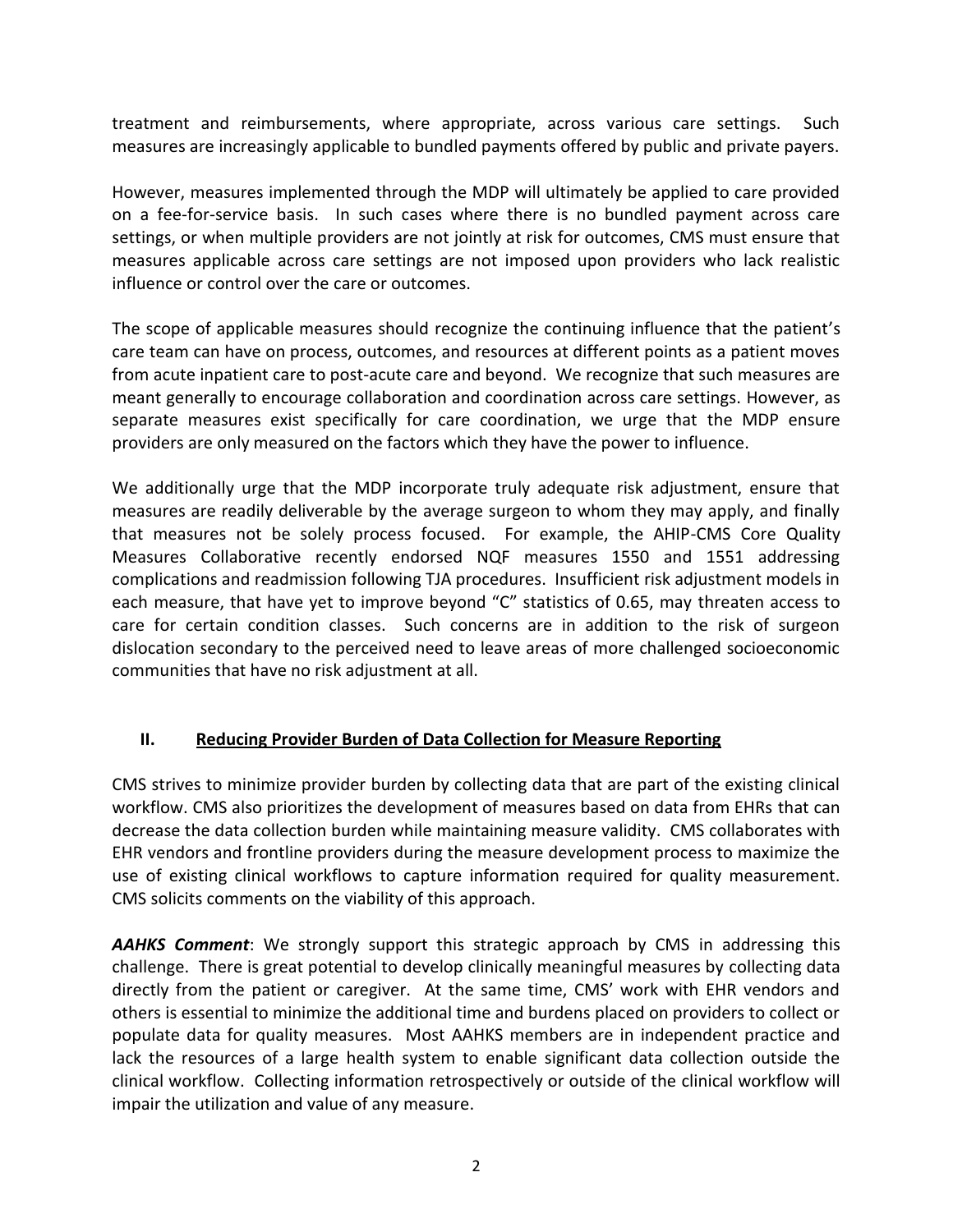## **III. Clinical Practice Guidelines**

CMS seeks comments on its Clinical Practice Guidelines recommendations as well as new approaches to aligning clinical practice guidelines with measure development. CMS recommends that "Measure developers and stewards should be cognizant of Medicare covered services when creating or maintaining measure specifications."

*AAHKS Comment***:** We appreciate the standard for inclusion of clinical specialty societies whose participation is essential. In addition to being informed by Medicare covered services, measure developers should ensure they consider coverage and benefit management standards of commercial payers as well.

Many commercial insurers increasingly institute pre-certification programs and other benefit management tools, particularly for highly complex, high-value procedures. These programs can influence treatment decisions and the timeliness of care provided. In the interest of furthering the multi-payer applicability which is a key strategic approach of the MDP, clinical practice guidelines is a topic where it is important for measure developers to account for commercial payer standards. Otherwise, adoption of clinical practice guidelines will be slowed and resisted to the degree that providers are measured on clinical process standards that run counter to requirements of commercial contracts.

Additionally, most clinical guidelines should be recognized, however, as being overall guidelines without the precision to direct care for the individual patient that presents with a constellation of conditions and risks. Guidelines should not be quoted verbatim in terms of measure development or coverage policies, and AAHKS continues to champion the need for autonomy in decision making between the surgeon and his/her patient.

## **IV. Patient and Caregiver Experience Measures**

CMS seeks comments and suggestions for the development and selection of measures within each of the seven stated quality domains. CMS further seeks comments regarding the utility of specialty-specific patient experience surveys and whether such surveys exist and are in use in Medicaid or the private sector—through either plans or providers.

*AAHKS Comment*: We strongly believe that patient reported measures addressing experience and outcomes should be specialty specific. Adoption of such measures may already be occurring faster in some specialties than others.

The validity of patient experience surveys in measuring the quality of patient experiences subspecialty practices has not been shown, and the risk adjustment in such survey is generally inadequate. Nevertheless, there is still significant value to partnering in the development and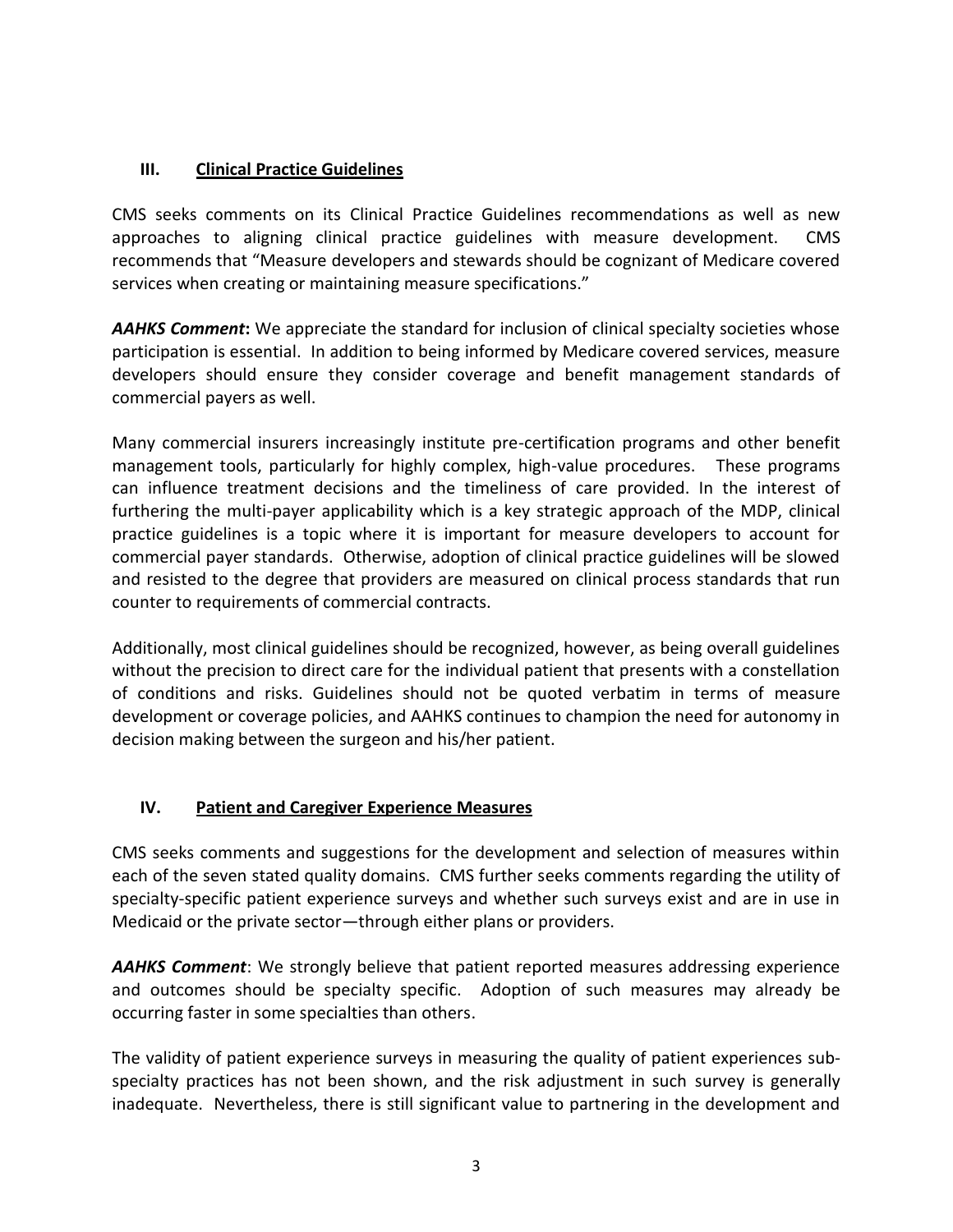dissemination of such measures as clinical specialty societies have the best insight into which patient outcomes and experiences may be influenced by which providers.

AAHKS already has a track record of partnering with CMS and other payers on the adoption for such measures. On August 31, 2015, AAHKS convened a Patient Reported Outcomes Summit for Total Joint Arthroplasty (the "Summit") with representatives from orthopaedic organizations (AAHKS, American Association of Orthopaedic Surgeons, The Hip Society, The Knee Society, and American Joint Replacement Registry), CMS, Yale-New Haven Health Services Corporation Center for Outcomes Research and Evaluation ("Yale/CORE"), private payers and other stakeholders. The purpose of the Summit was to obtain a consensus regarding the patient reported outcomes and risk variables suitable for THA/TKA performance measures. The orthopaedic organization participants of the Summit offered joint recommendations to CMS as a part of the AAHKS response to the CMS Comprehensive Care for Joint Replacement ("CJR") proposed rule.

CMS accepted the joint recommendation of the Summit and modified the CJR to require hospitals to use only one of the patient reported general health questionnaires recommended by the Summit participants. CMS also explicitly noted the input from the Summit regarding new data validating shortened versions of voluntary patient reported outcomes data submission instruments in THA/TKA patients.

Therefore, we recommend CMS continue to partner with specialty societies to be informed on the latest developments in specialty-specific patient experience surveys and the need for proper risk adjustment.

## **V. Adequately Accounting for Risk Variation**

The MDP acknowledges the need to adopt statistical risk adjustment models that account for differences in patient demographic and clinical characteristics that may affect the outcome but are unrelated to the quality of care provided. CMS plans to develop risk adjustment models to distinguish performance between providers rather than predict patient outcomes.

*AAHKS Comment:* We applaud CMS' recognition of the need for appropriate risk adjustment models. This may be the most important issue for AAHKS members. AAHKS members have historically been assessed on readmission, re-operations, cost, and length-of-stay, but these measures often inadequately account for the wide variation among patients and therefore lose their comparative value. Whatever measures are developed or adopted, or quality assessments are used, they must be risk-adjusted for factors such as health status, stage of disease, genetic factors, local demographics and socioeconomic factors. These factors represent real variations in patient need and the costs of care. Therefore, the MDP should make assessment and recommendation of appropriate risk adjustment methods a standard component of each measure's adoption under the MDP.